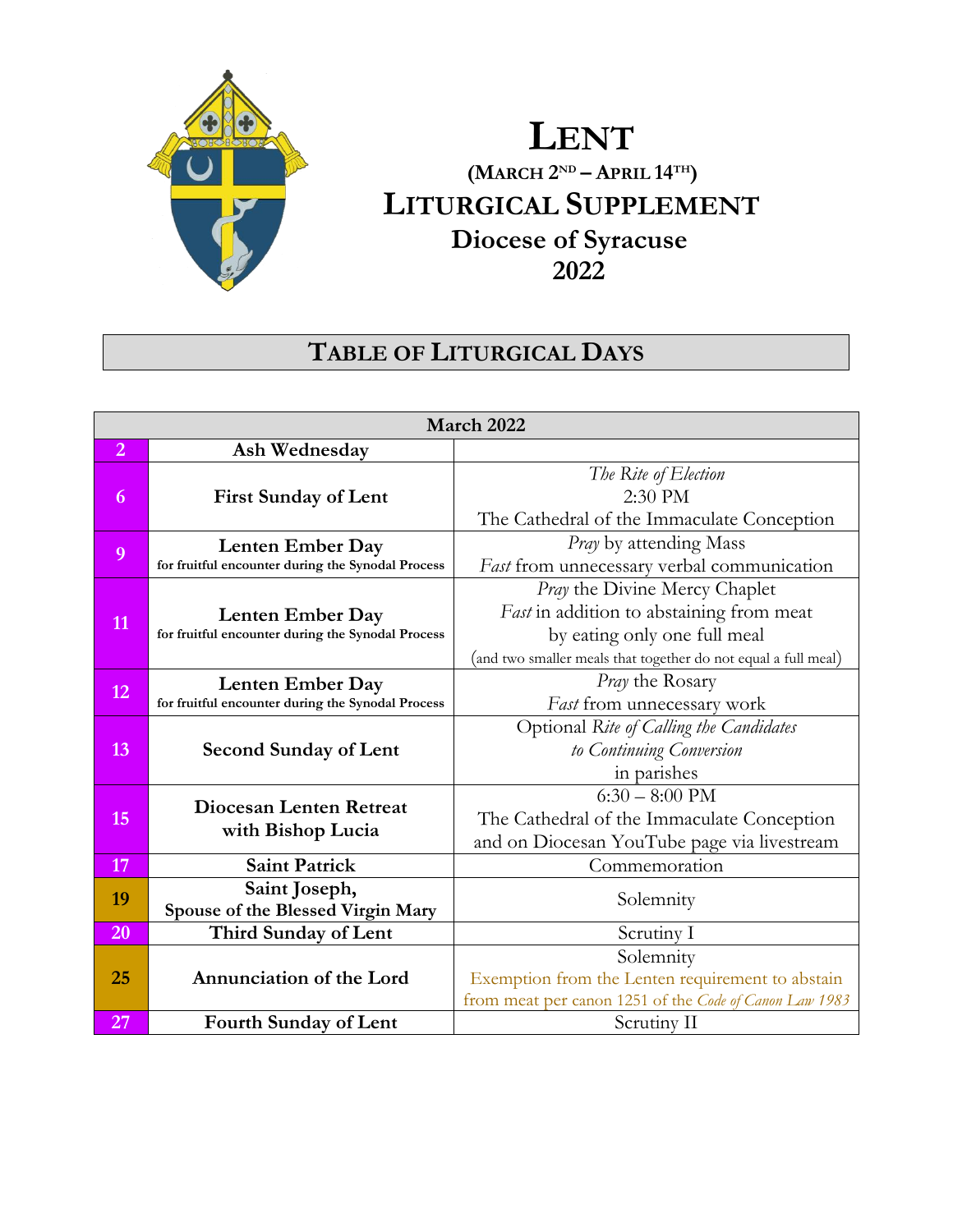| April 2022 |                             |                                            |
|------------|-----------------------------|--------------------------------------------|
|            | <b>Fifth Sunday of Lent</b> | Scrutiny III                               |
| <b>10</b>  | Palm Sunday                 |                                            |
|            | of the Passion of the Lord  |                                            |
| 11         | "The Light is On For You"   | $4 PM - 7 PM$                              |
|            | Campaign                    | in parishes around the diocese             |
| 12         | <b>Chrism Mass</b>          | $11:00$ AM                                 |
|            |                             | The Cathedral of the Immaculate Conception |

# **The season of Lent– what is its purpose?**

It is a time of preparation for both catechumens and the faithful to celebrate the Paschal Mystery. Catechumens are led to the sacraments of initiation by the Rite of Election, the Scrutinies, and catechesis. The faithful are led to renew their baptismal promises through a spirit of repentance brought about by prayer, fasting, and almsgiving.

# **The season of Lent – when does it begin and end?**

It begins on Ash Wednesday, March 2<sup>nd</sup>. It ends on Holy Thursday, April 14<sup>th</sup>, before the celebration of the Evening Mass of the Lord's Supper.

# **The season of Lent – are solemnities and feasts celebrated?**

Yes. For example, the Solemnities of Saint Joseph and the Annunciation. When these are celebrated the Lenten weekdays are not commemorated.

# **The season of Lent – are memorials of saints observed?**

All memorials during Lent, including obligatory memorials, are optional. If they are observed, it is only as commemorations (*see below*).

# **The season of Lent – no Te Deum, Gloria, or Alleluia?**

The *Gloria* and the *Te Deum* (Hymn of Praise said in the Liturgy of the Hours) are not said on the Sundays of Lent. However, they are said when prescribed, for example, on the Solemnities of Saint Joseph and the Annunciation and at the celebration of certain ritual Masses (e.g., Matrimony and Confirmation). The *Alleluia* is omitted from the beginning of Lent until the Easter Vigil.

# **The season of Lent – what is Laetare Sunday?**

The Fourth Sunday of Lent. *Laetare* means "rejoice!" It is a joyful anticipation of Easter. Rosecolored vestments may be worn, instruments may be played at Mass (see "what music is appropriate" below), and the altar may be adorned with flowers.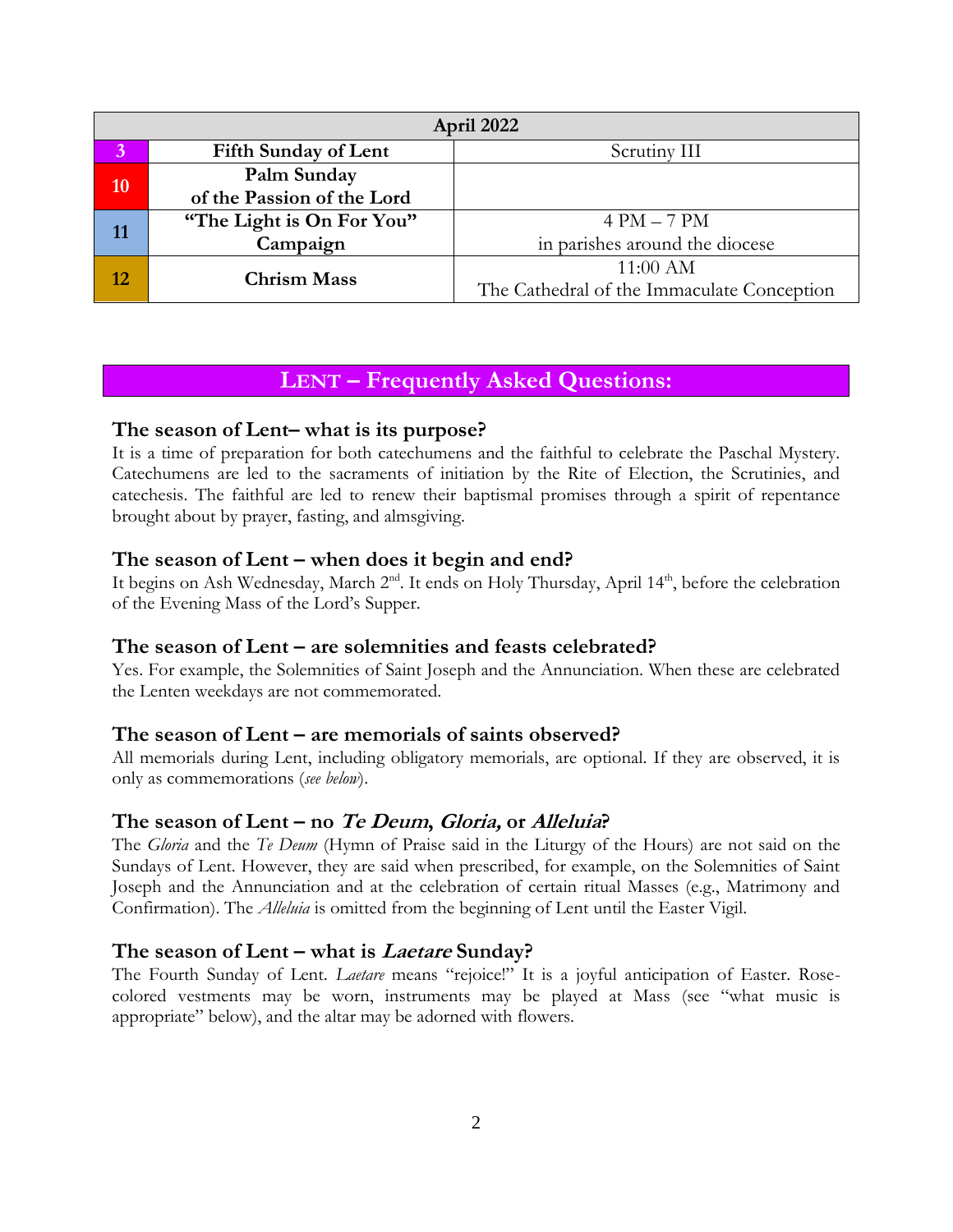# **The season of Lent – can the celebration of Sacraments of Baptism, Confirmation, and Matrimony take place?**

Yes. Baptism can be celebrated anytime, but its celebration may be discouraged in certain circumstances during Lent because this season is a time of preparation for Baptism. When Confirmation is celebrated on Sundays during Lent the Mass of the Day is celebrated, the readings of the day are used, and violet vestments are worn. Couples celebrating the Sacrament of Matrimony are to be reminded that wedding plans should respect the nature of this liturgical season (e.g., flowers, music, etc.).

#### **Lent in practice – who must abstain from meat and when?**

Catholics ages 14 and older are required to abstain from meat on Ash Wednesday (March  $2<sup>nd</sup>$ ) and Good Friday (April 15<sup>th</sup>) as well as on all Fridays during Lent.

### **Lent in practice – who must fast and when?**

Catholics between the ages of 18 and 59 are required to fast (eat only one full meal; two smaller meals may be taken but may not be equal to the one full meal) on Ash Wednesday (March 2<sup>nd</sup>) and Good Friday (April 15<sup>th</sup>). When possible, the fast from Good Friday should continue until the Easter Vigil. This is called the "Paschal Fast." It is done to enter into the suffering and death of the Lord Jesus and to prepare more fully to celebrate his Resurrection.

#### **Lent in practice – how should the sanctuary be decorated?**

The altar should not be decorated with flowers except on the Fourth Sunday of Lent.

### **Lent in practice – what music is appropriate?**

The proper antiphons of *Lent* or other suitable *Lenten* hymns that stir up a spirit of repentance. Musical instruments may only be played to support singing. Therefore, there should be no preludes or postludes; rather, sacred silence that invites prayer and meditation.

# **Lent in practice – how is the memorial of a saint observed as a commemoration?**

At the Office of Readings: add a third reading and a third responsory (of the saint) before the concluding prayer. At Morning Prayer or Evening Prayer: omit the ending of the concluding prayer (Through our Lord Jesus Christ…) and add the saint's antiphon for the *Benedictus* or *Magnificat* (from the proper or common) and the saint's prayer. At Mass: the collect of the saint may be used as the collect and the collect of the Lenten weekday may be used to conclude the universal prayer.

### **Lent in practice – how / when is the Prayer Over the People at Mass offered?**

These prayers are either obligatory (i.e., on Ash Wednesday and Sundays of Lent) or optional (i.e., on the weekdays of Lent.) The priest says, *"The Lord be with you."* The people respond, *"And with your Spirit."*. The deacon or priest says, *"Bow down for the blessing."* With hands outstretched over the people, the priest offers the prayer. After the people respond, *"Amen,"* the priest adds*, "And may the blessing of almighty God, the Father, and the Son, + and the Holy Spirit, come down on you and remain with you forever.*" The people respond, "*Amen.*" The deacon or priest then offers one of the formulas for the dismissal (e.g., *"Go forth, the Mass is ended").*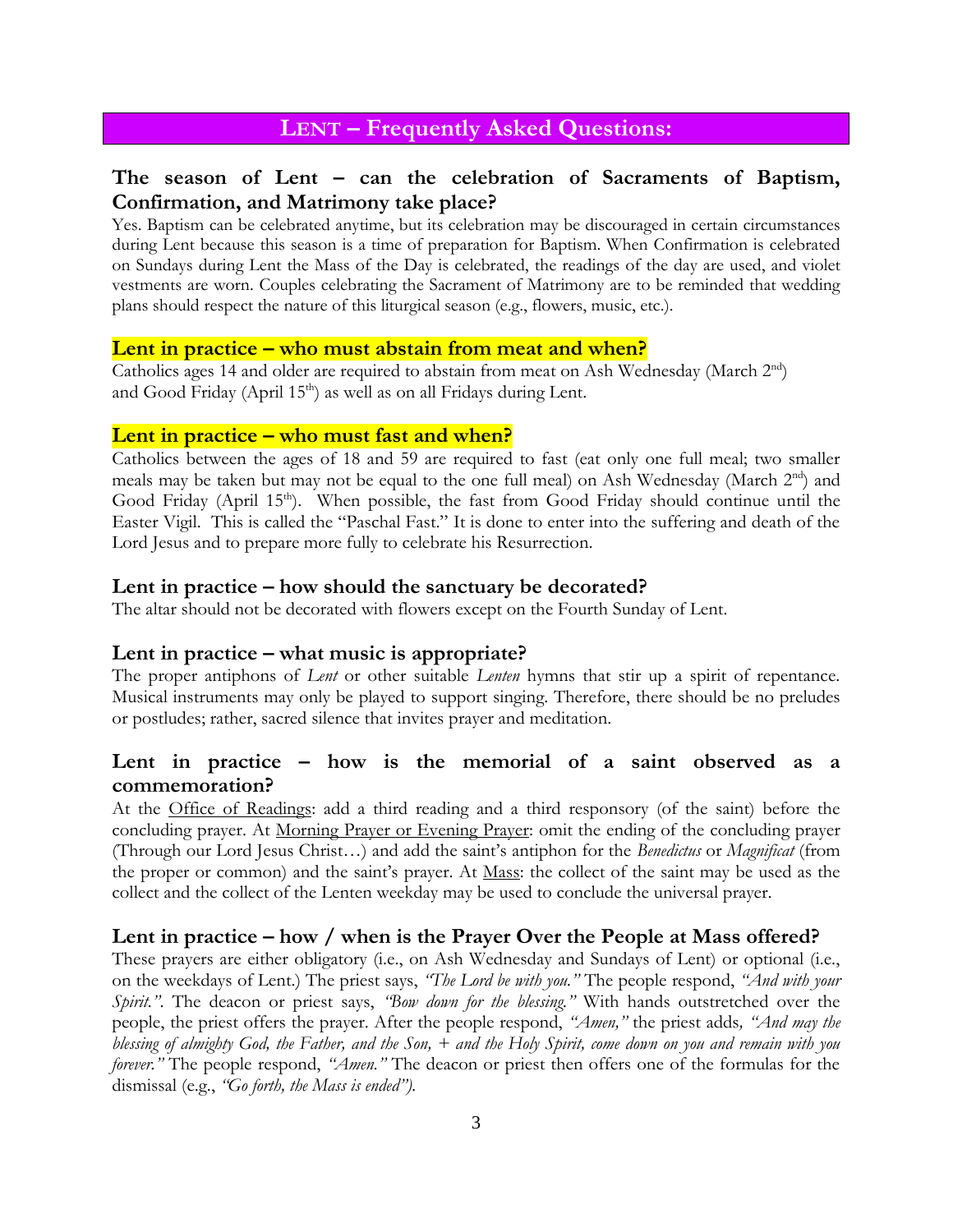### **Lent in practice – are statutes and images covered?**

They may be covered beginning with the fifth Sunday of Lent. Crosses remain covered until the end of the celebration of the Lord's Passion on Good Friday. Images remain covered until the beginning of the Easter Vigil.

### **Penance service – what is it?**

The Sacrament of Penance is one of the primary ways to "return to the Lord with your whole heart" (Joel 2:13) A "penance service" is a communal celebration of the sacrament of Penance, which "shows more clearly the ecclesial nature of penance" (*Rite of Penance*, 22). Moreover, a "penance service" has a particular structure set forth in the *Rite of Penance: Rite for Reconciliation of Several Penitents with Individual Confession and Absolution* (i.e., Introductory Rites, The Celebration of the Word of God, The Rite of Reconciliation, and the Dismissal of the People).

### **Penance Service – can general absolution be given or received?**

When it is either morally or physically impossible for presbyters to hear individual confessions, they are to grant general absolution. This can be done by law only: (1) in danger of death, (2) when there is not enough time, and (3) there are not enough confessors for individual confession. Likewise, in situations of grave necessity presbyters are to grant general absolution. For example, a presbyter in the missions – but not one on a pilgrimage or at a parish penance service – may grant general absolution when there are not enough confessors to hear confessions within a suitable time and penitents will be deprived of the grace of this sacrament or of Holy Communion for some time, (canon 961 §1, 1º and 2º of the *Code of Canon Law 1983*). For the *valid* reception of general absolution, the faithful must be (1) suitably disposed and (2) intend to confess individually any grave sins as soon as possible (*Rite of Penance*, 34). Accordingly, general absolution is **not permitted** at a scheduled penance service.

### **"Anointing service" – is this the same as the Sacrament of Penance?**

No. An "anointing service" is the communal celebration of the Sacrament of the Anointing of the Sick. When celebrated communally, presbyters are to ensure that the sick are suitably prepared and properly disposed (canon. 1002). For example, they should instruct those present concerning who can receive the sacrament (i.e. those who begin to be danger of death because of sickness or old age). Note: the Sacrament of the Anointing of the Sick forgives only those sins that cannot be confessed because of physical or moral constraints (*Pastoral Care of the Sick*, 6).

# **Stations of the Cross and Exposition / Benediction of the Most Holy Eucharist – can both take place at the same time?**

Stations of the Cross are not to take place while the Blessed Sacrament is exposed on the altar. Likewise, the Eucharist is not to be distributed to the faithful at the end of the Stations of the Cross.